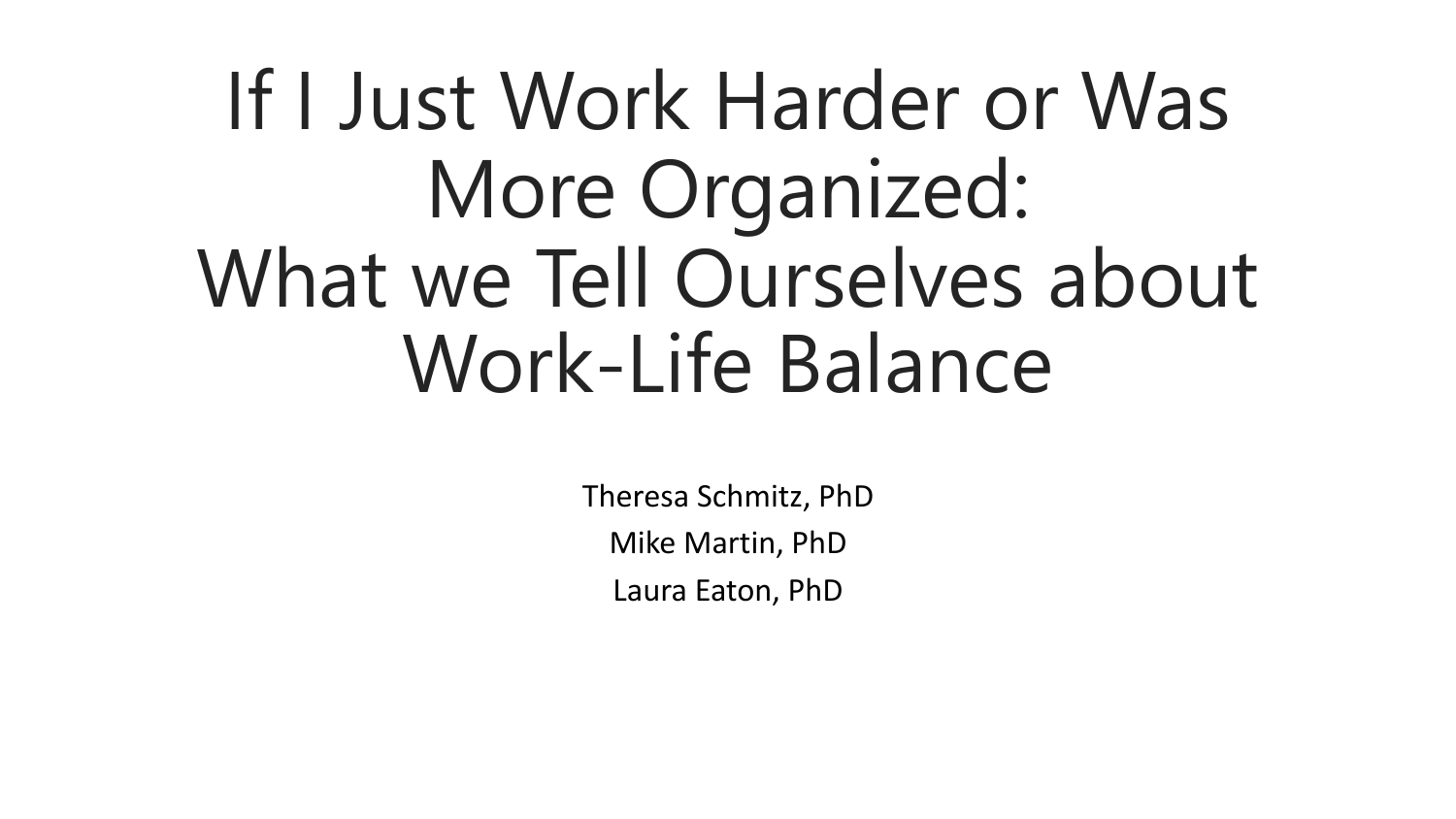## Show of hands

- How many of you saw the title of today's presentation and automatically thought it was a women's issue?
- How many of you thought that this talk would focus solely on issues related to parenting young children?
- How many of you feel powerless to effect change to help move yourselves or your staff toward more work/life balance?
- How many of you have trouble even defining work/life balance?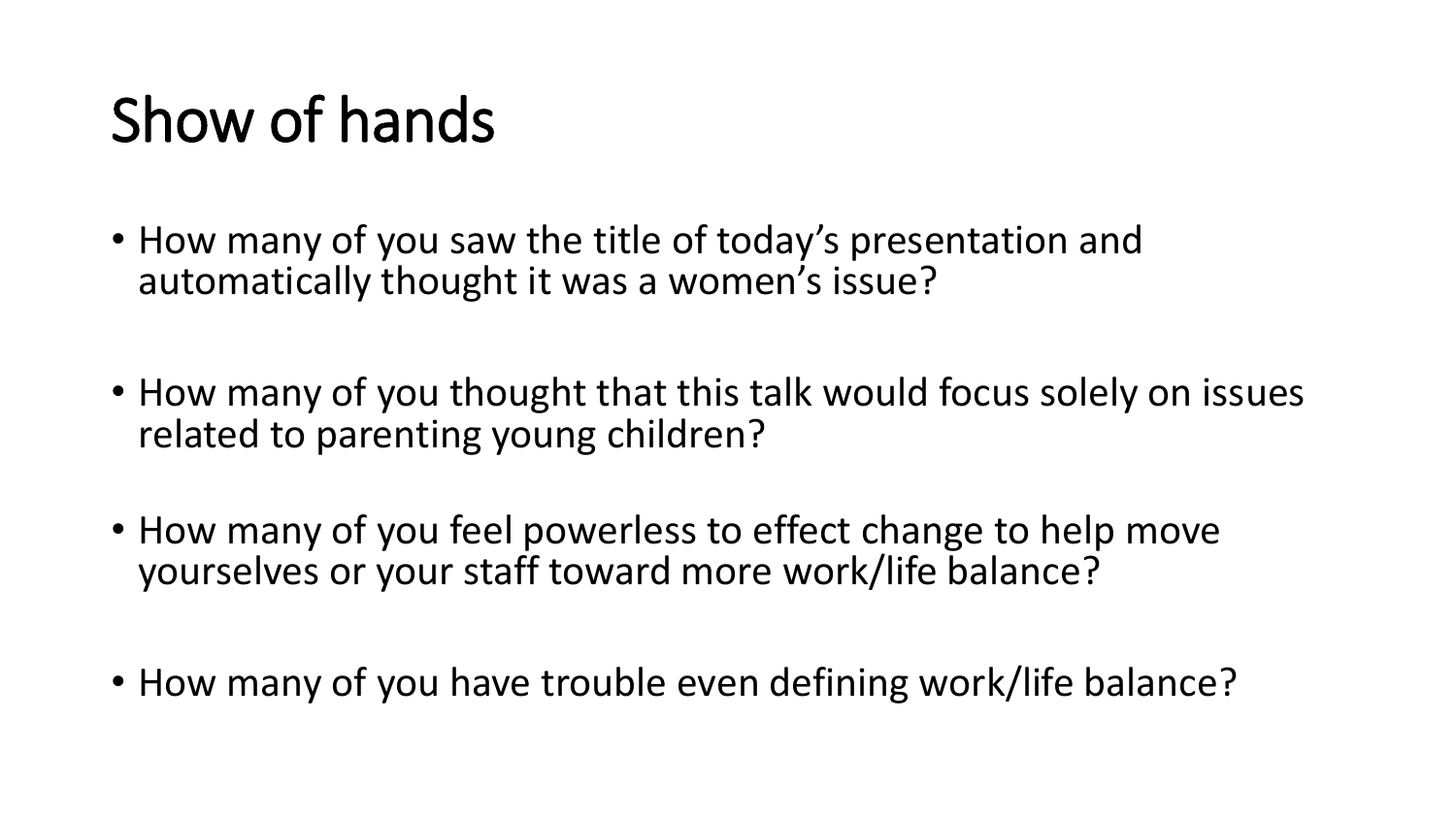#### What do we hope to accomplish?

- Begin defining the scope of problem
	- Examine available data anecdotal and objective
- Inspire conversation and problem solving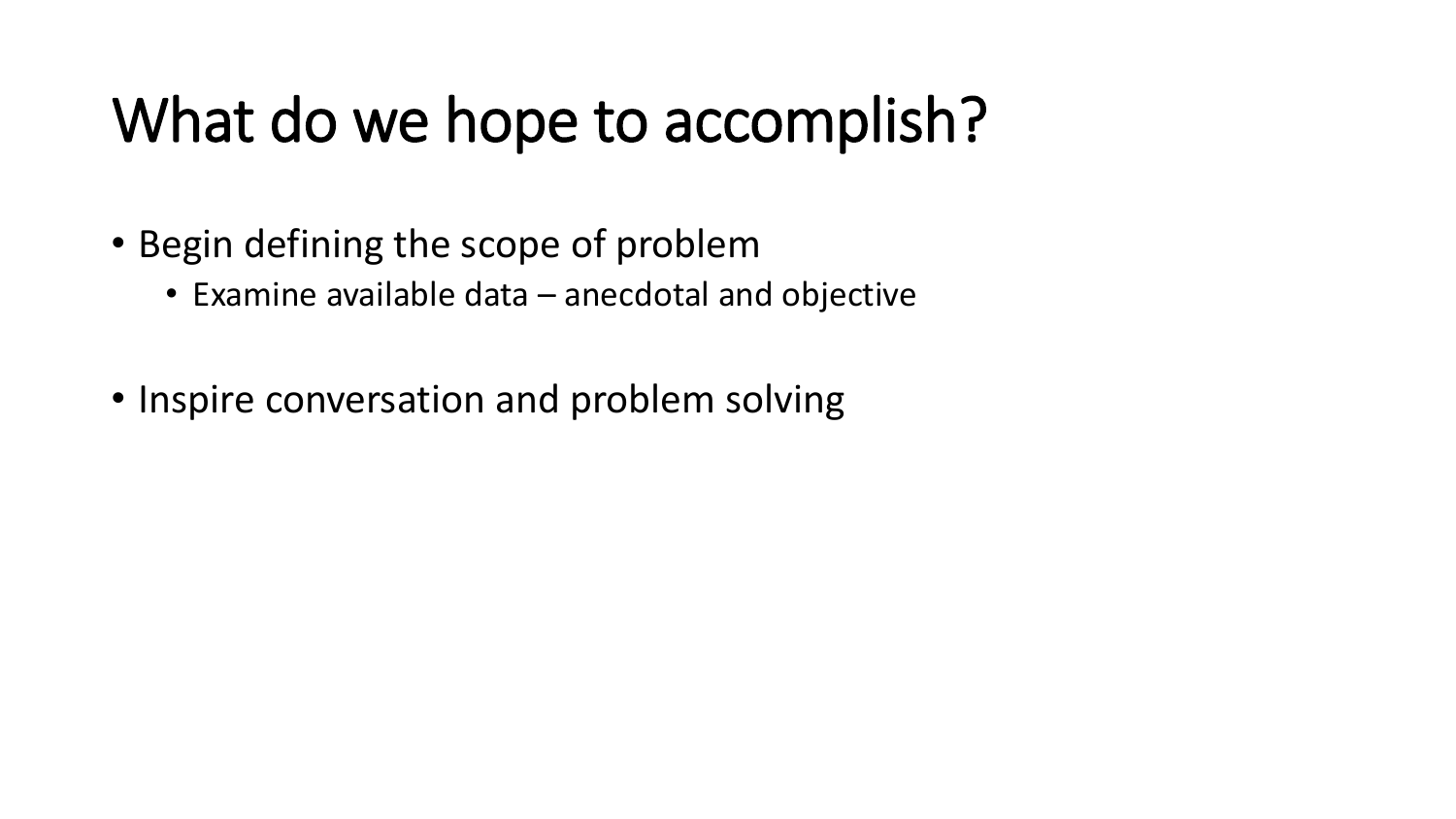### What today's talk won't include

- Shaming
- Leadership bashing
- Repetition of past unproductive conversations (hopefully! Though this depends on those of you in the audience!)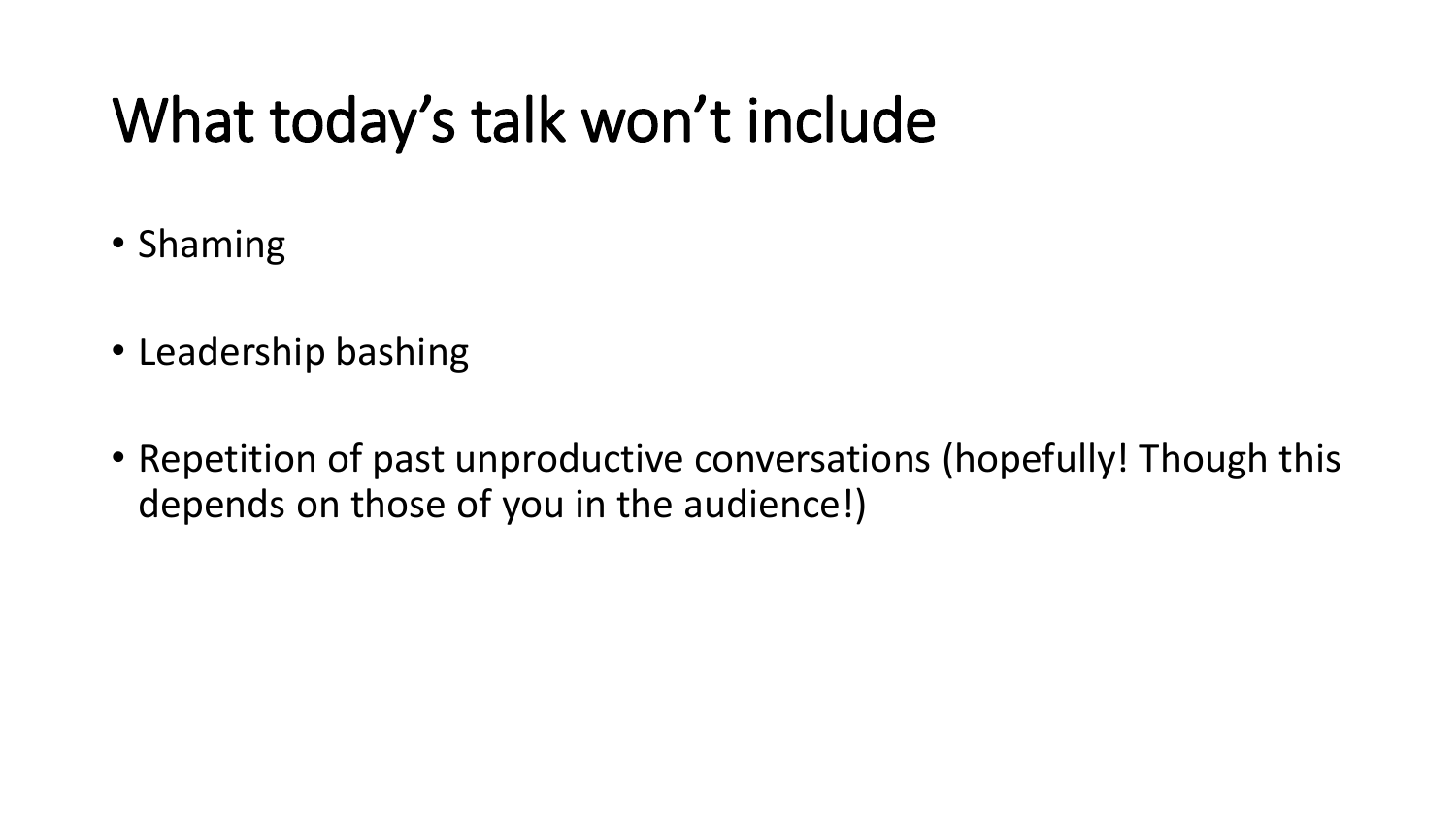#### VA Workplace Impacts

From VHA's DEI and whistleblower TMS training:

- Secretary McDonough letter in the intro which states "VA and our Nation face great challenges made even more daunting by the COVID-19 pandemic. These challenges make it even more important that we have workplaces where everyone is treated well."
- OIG report indicating that VA must do more to support VA employees [The Veterans Health Administration Needs to Do More to Promote Emotional](https://www.oversight.gov/sites/default/files/oig-reports/VA/VAOIG-21-00533-157.pdf) Well-Being Supports Amid the COVID-19 Pandemic (oversight.gov)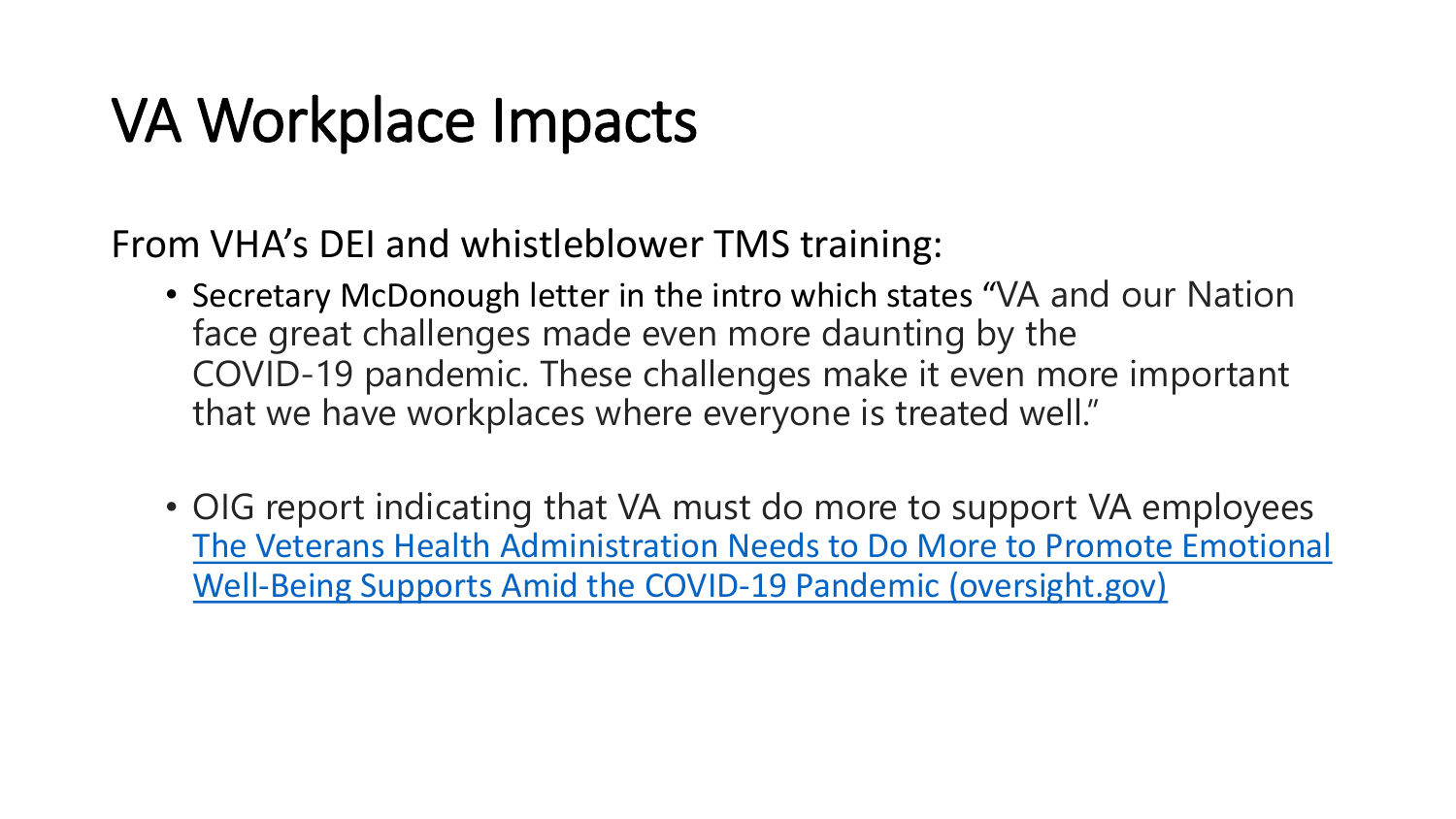### Scope of the problem

- Fragile work-related infrastructures
- Disproportional pandemic impact on women and ethnic minorities, exacerbating pre-existing gender bias, gender stereotyping and BIPOC microaggressions
- Broken-Rung Theory: Career set-backs (real or perceived) result in women and minorities missing advancement opportunities and lead to a sense of always playing "catch up"
- In 2019–20, the number of students ages 3–21 who received special education services under the Individuals with Disabilities Education Act (IDEA) was 7.3 million, or 14 percent of all public school students. Among students receiving special education services, a higher percentage of Black students and students of Two or more races were reported as having emotional disturbances (7 percent each) and other health impairments (16 percent each) than for students overall (5 percent and 15 percent, respectively).
- 17.7 million individuals were caregivers of an older adult in 2011, or approximately 7.7 percent of the total U.S. population age 20 and older (i.e., the population typically thought of as 'workforce age').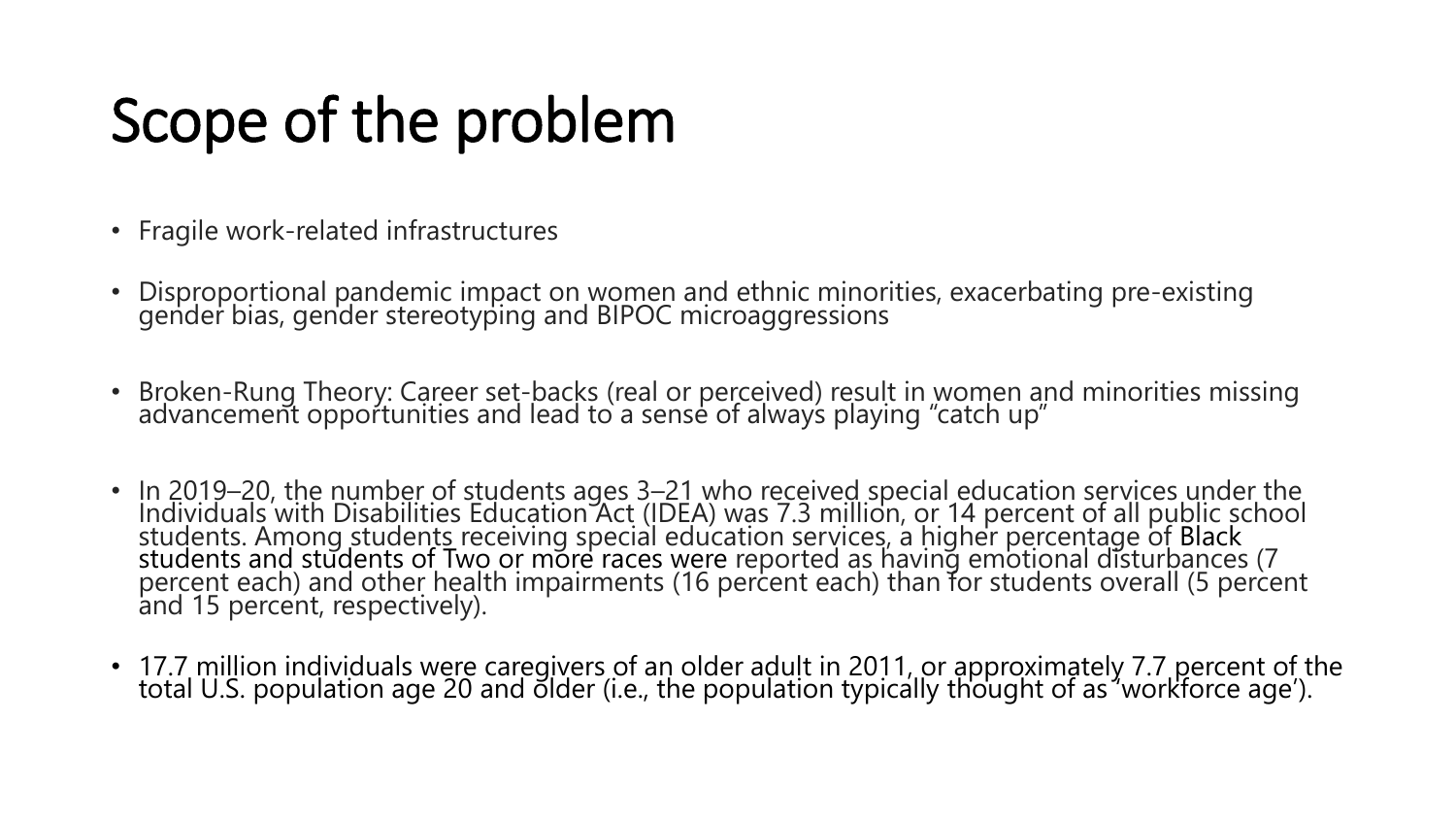#### Government-wide pulse survey: VA results

- VA compared to other government organizations
	- I feel exhausted in the morning at the thought of another workday: 3.4 (3rd) highest of all agencies)
	- IF I found a job elsewhere with more workplace flexibilities or remote options, I would take it: 3.6 (4th highest of all agencies)
	- Agency leadership shows that diversity and inclusion are important through their actions: 3.6 (second lowest of all agencies)
	- Employees like me are given the support to succeed here: 3.3 (second lowest)
	- Employees with different backgrounds are given support to succeed here: 3.6 (second lowest)
	- I have the resources I need to effectively do my job within current return-towork arrangements 3.7 (3rd lowest)
	- I trust agency leadership to do what's right to protect employees' health, safety, and wellbeing  $3.4$  (4<sup>th</sup> lowest)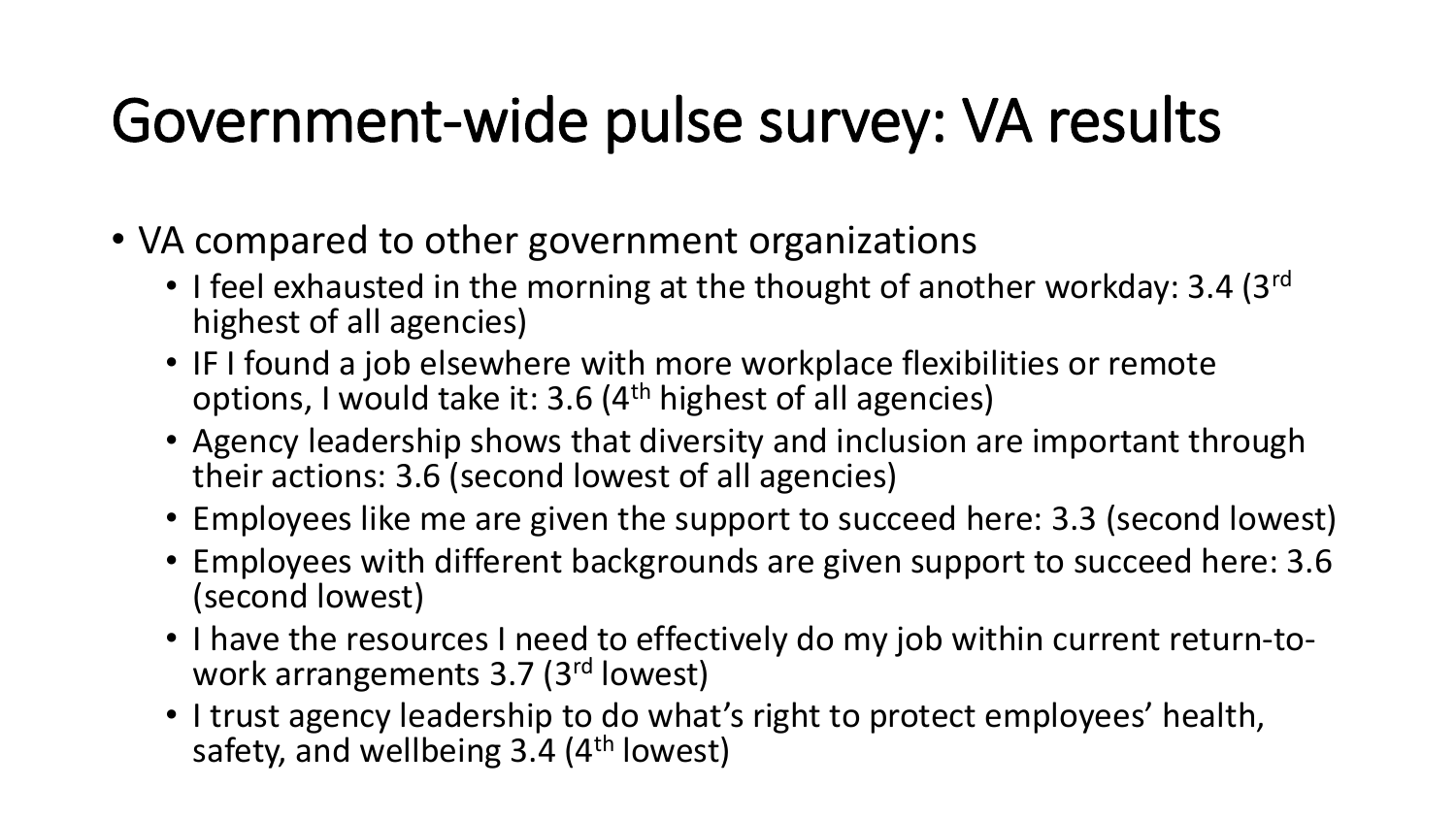## Retention/turnover & change in work conditions

- Retention
	- FY21 was the highest facility turnover/total loss for VHA psychologists at 23.30% in more than a decade
- Reduction in work hours
	- As of April 2020, gender-related changes in work hours has grown by 20-50%. Updated census data was not readily available, but these changes are anticipated to have grown as the pandemic (and related infrastructure impacts) persist.
- Multigenerational impacts on work conditions
	- The percentage of children living in multigenerational households increased across all racial and ethnic groups between 2008 and 2018.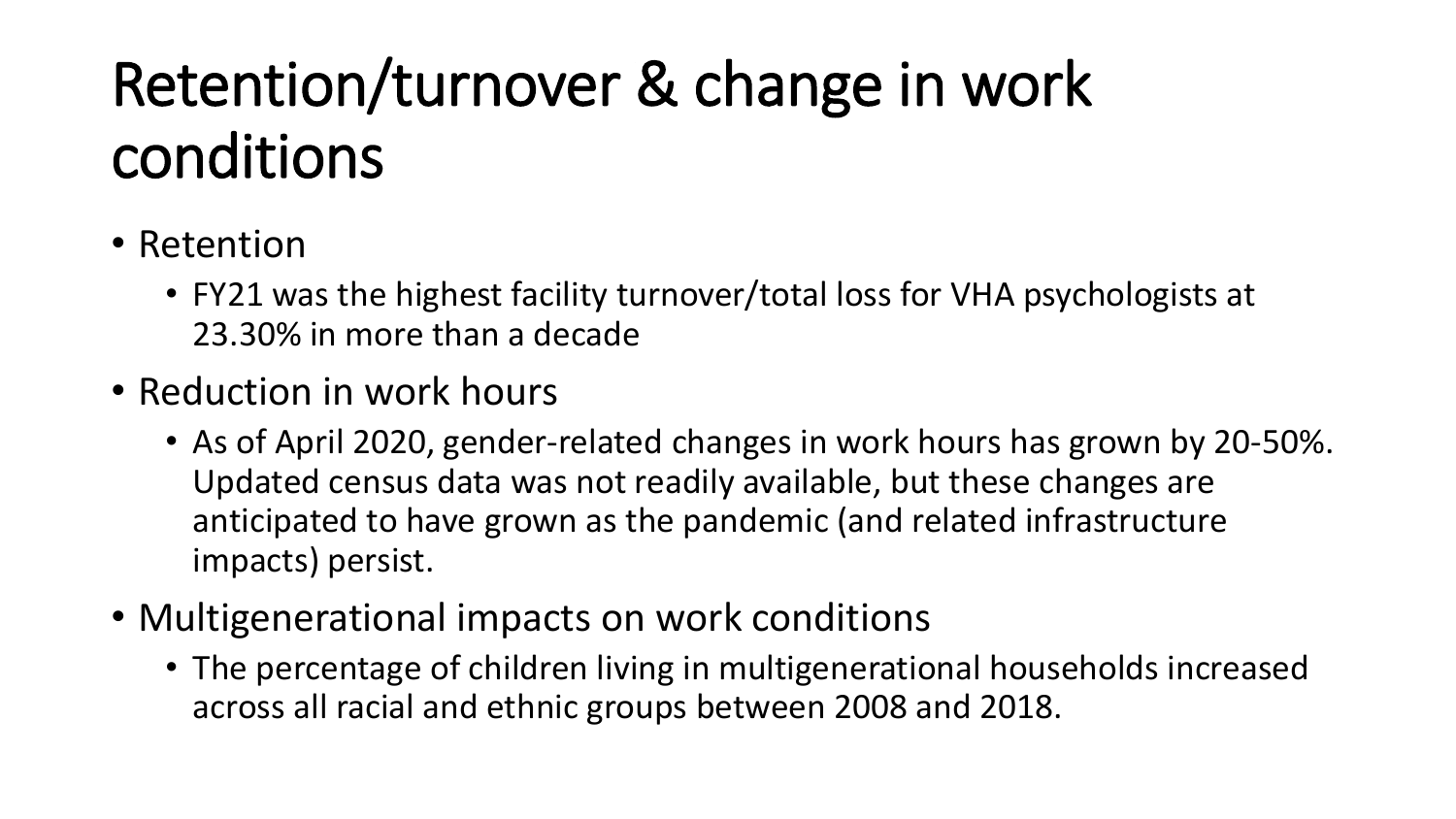## Lived Experiences

- Dr. Laura Eaton
	- Balancing Act and Timing: Child with high medical needs & special education resources; decision to accept a position that could better accommodate work/life needs. Use of FMLA and AWS to meet family needs while maintaining full time employment (primary breadwinner). Relocating aging parent to help w/ childcare while preparing to be "sandwich" caregiver
- Dr. Michael Martin
	- Large staff of over 120 psychologists, many of who experienced childcare challenges, staff or family members who got COVID, mixed messages from facility, VISN, VACO about telework, fear from staff about return to work – confusion about my role to advocate, since many staff don't directly report to me
- Dr. Theresa Schmitz
	- Caregiving challenges: maternity leave advocacy; daycare access limitations; breastfeeding/pumping; no family nearby to serve as "village;" older, medically compromised parents (near term "sandwich" giver needs anticipated); no vaccine availability for kiddos <5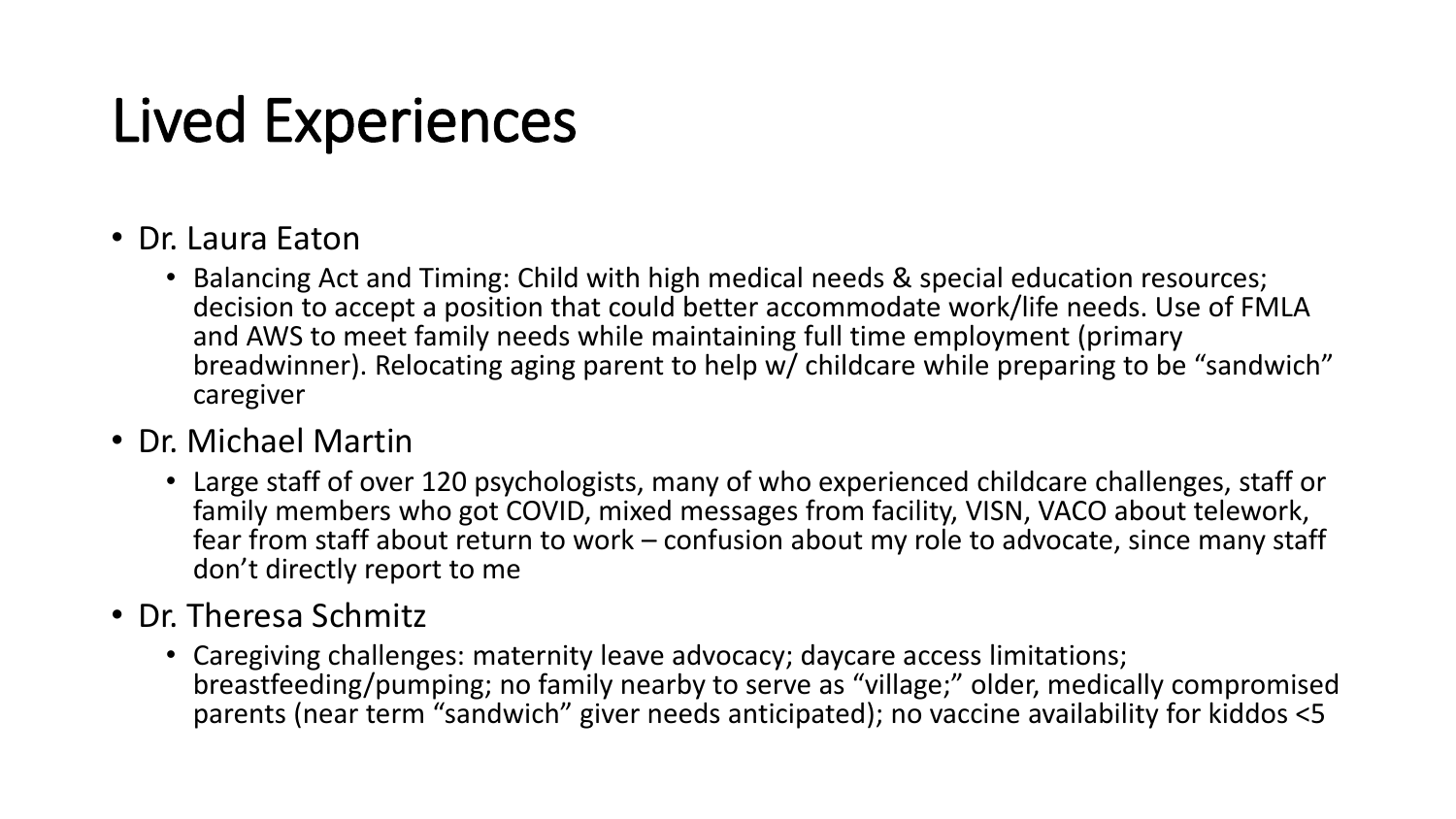# Solutions-Focused Group **Discussion**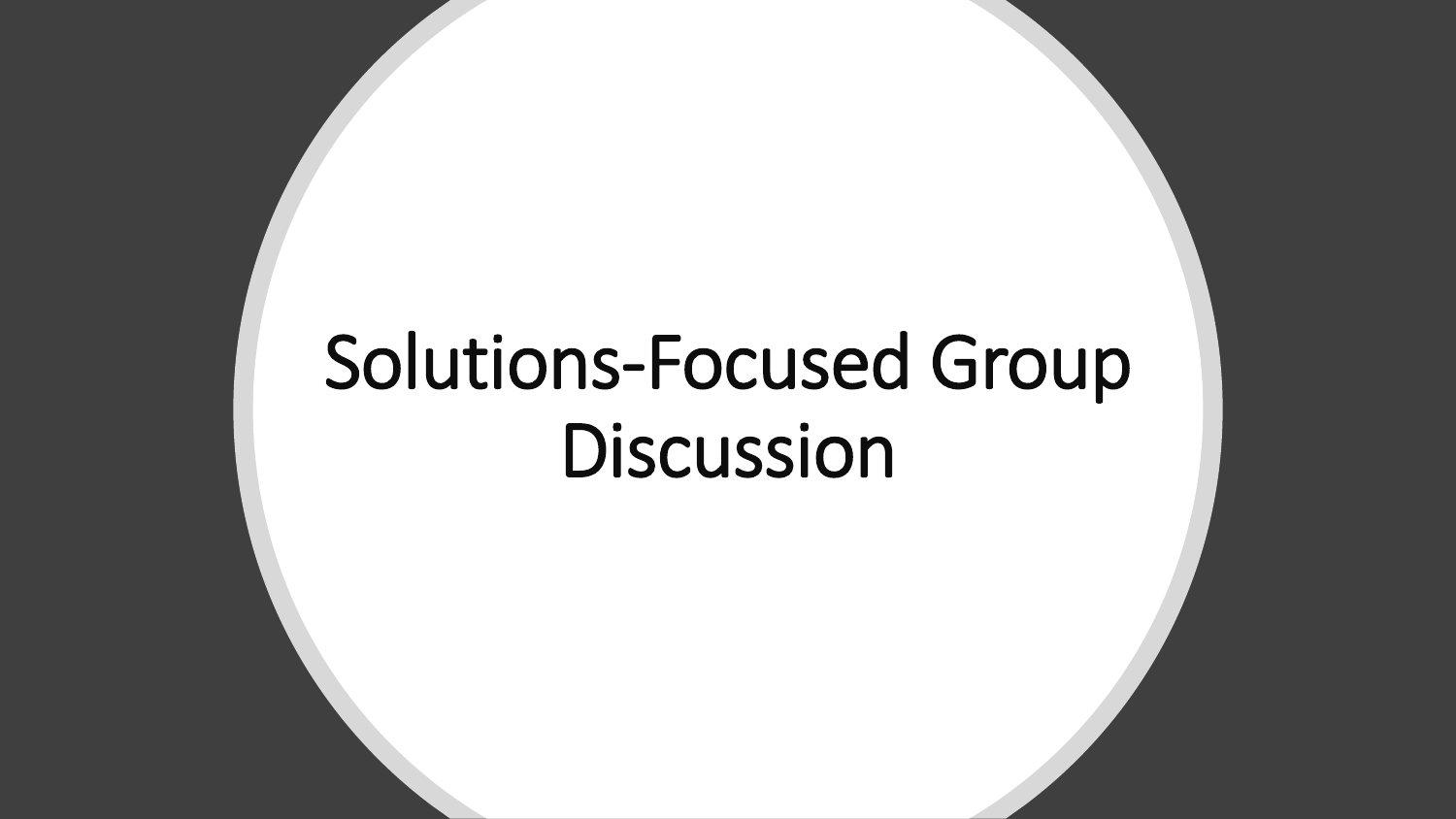## Possible Solutions – National Level

#### National Level

- Challenge corporate culture where the ideal employee works long hours as a means to demonstrate unwavering commitment to the organization
- MH Hiring Initiative consider intentionally advertising to/recruiting vulnerable groups.
- [Stay Interviews](https://dvagov.sharepoint.com/sites/WMCPortal/SubPages/Pages/Stay.aspx)
	- Perhaps an opportunity to create other milestone-based "stay" interviews.
	- Examine psychological safety of supervisor/employee dynamic to assure work/life balance feedback is genuine
- OMHSP is having conversations right now related to work/life balance factors and their impact on recruitment, retention, and burnout, at all levels of the organization
- Use of [Alternative Work Schedules \(AWS\)](https://www.opm.gov/policy-data-oversight/pay-leave/reference-materials/handbooks/alternative-work-schedules/)
- Examining options related to the development of productivity expectations for employees with FMLA needs or other identified challenges
- Exploring possibility of including questions about this on All Employee Survey and other surveys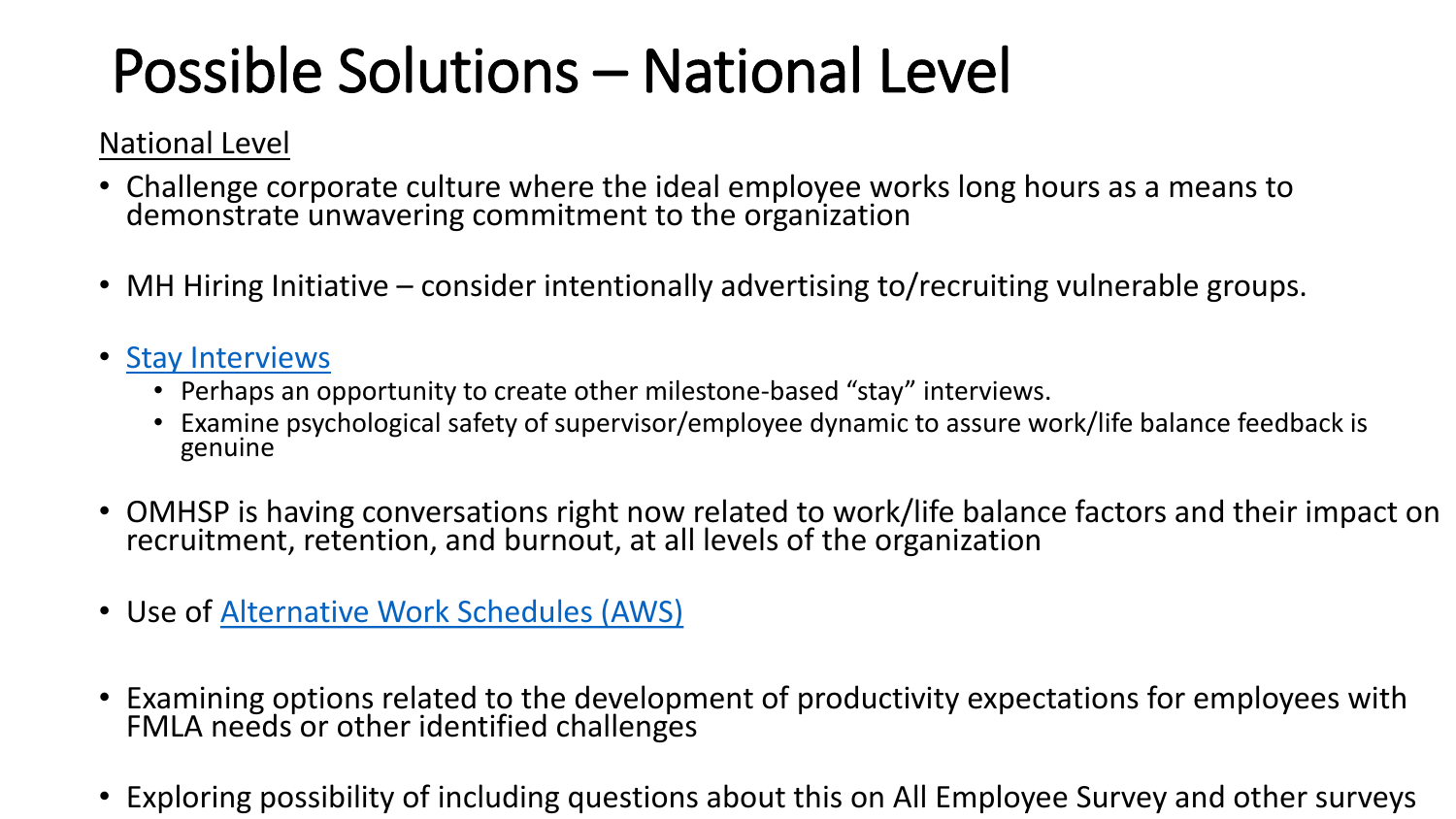## Possible Solutions – Local Change Agents

#### Local level

- Use of Alterative Work Schedules (AWS)?
- Employee retention workgroup at the facility?
- Protect midday "lunch" hour for doctor's appointments, pumping, or other activities that support work/life balance
- Is video required for all meetings? Not requiring it facilitates/supports opportunities for pumping, driving to/from medical appointments
- Discussion of factors impacting work/life balance within team? Service? Facility? VISN?
- What can employees contribute to building a trusting relationship with supervisors? How can you be responsive to leadership?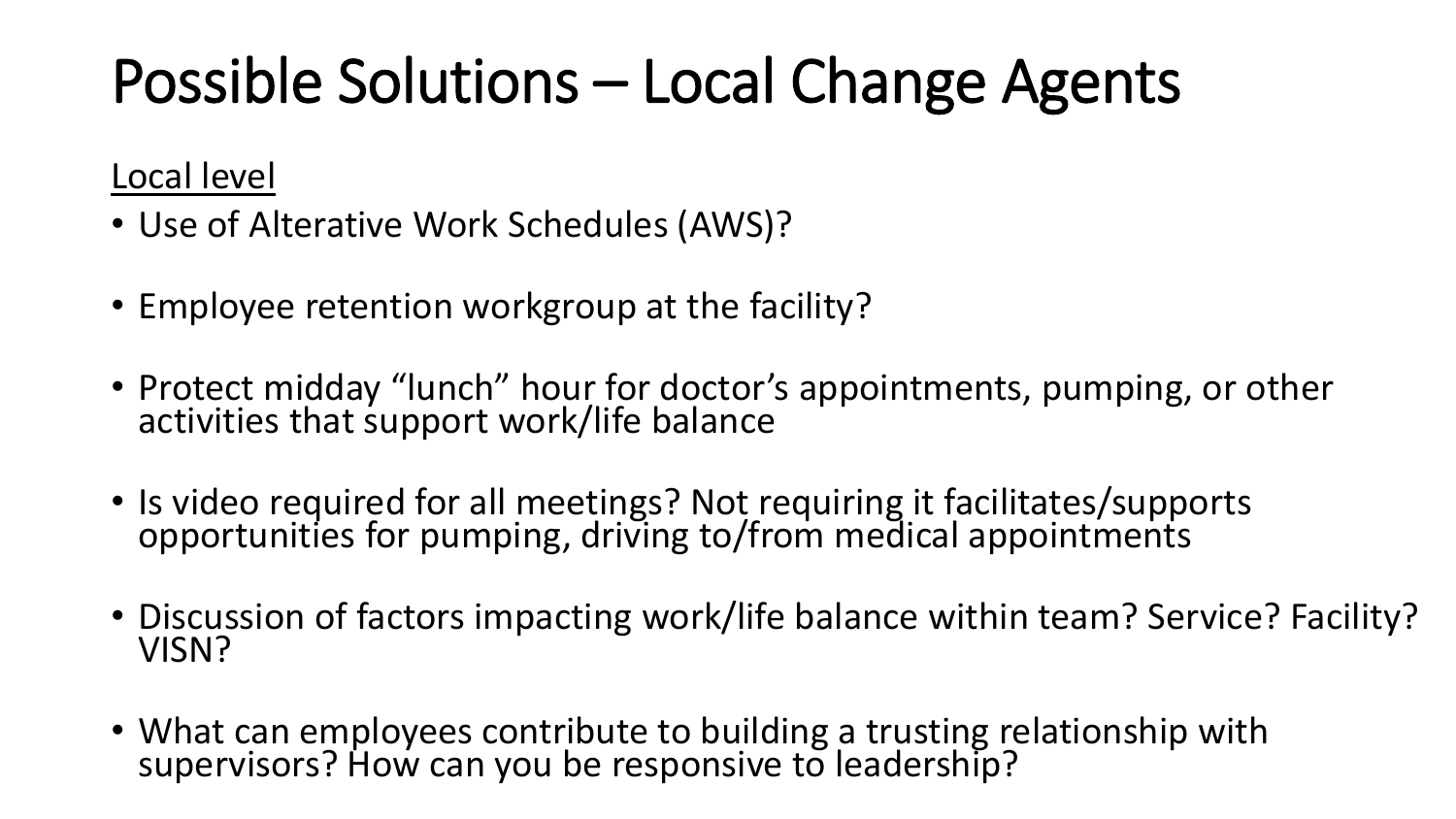### What Can I do?

#### • **Psychologist Leaders**

- Talk to your staff about their needs
- Don't immediately dismiss solutions because "we can't do that"
- Advocate for changes that are friendly to personal situations of staff

#### • **Frontline staff**

- Start discussions with other staff
- Generate reasonable solutions that have minimal impact on Veteran care to start
- Start conversations with sympathetic leaders to advocate for yourself and your fellow professionals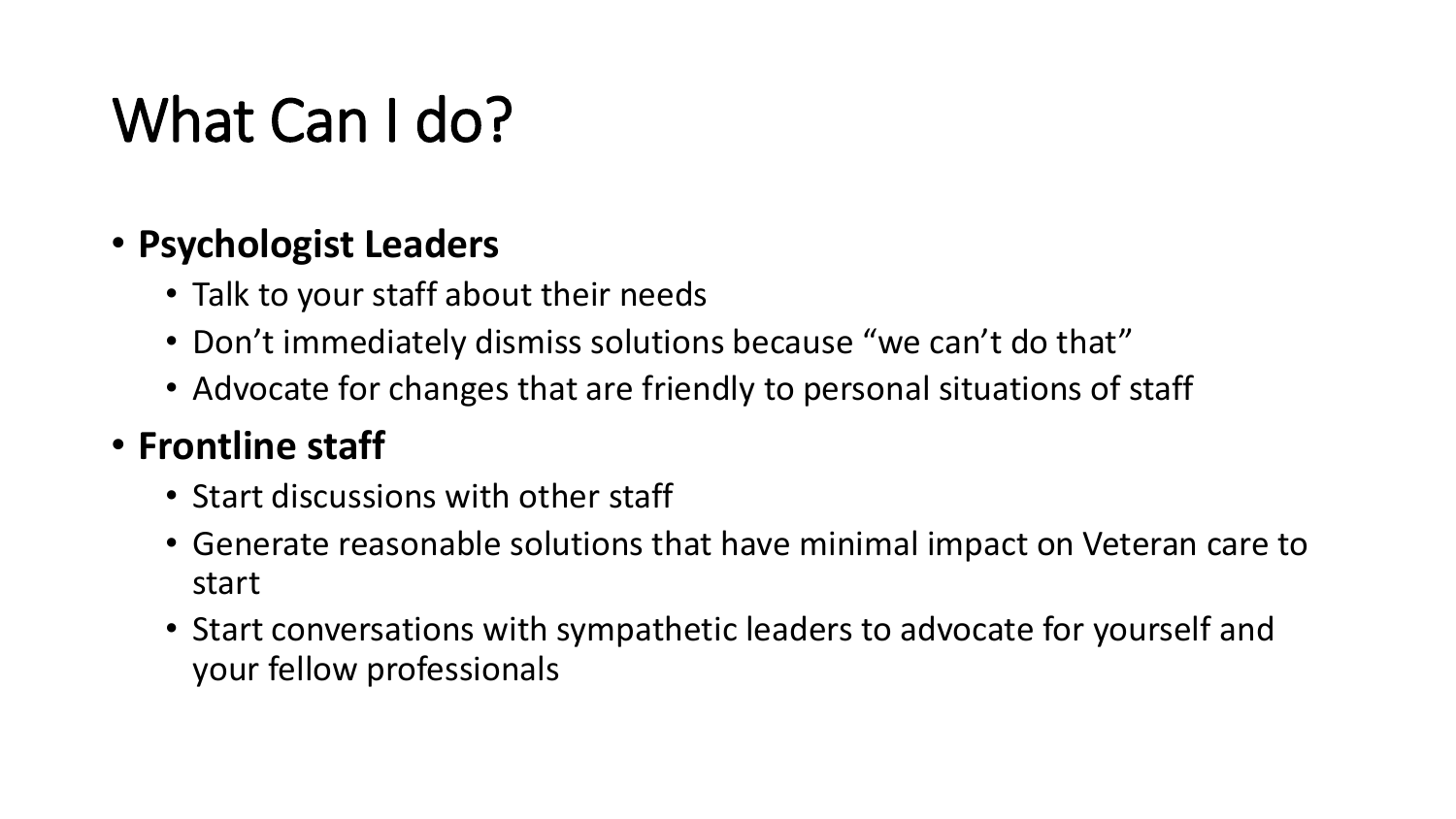#### Resources

- Stay Touchpoint meetings
	- [Stay Touchpoint Implementation Toolkit](https://dvagov.sharepoint.com/sites/WMCPortal/SubPages/Pages/Stay.aspx)
- [National Center for Organizational Development \(NCOD\)](https://www.va.gov/NCOD/index.asp)
- Alterative Work Schedules(AWS)
	- 1994 Presidential memorandum directing all executive agencies to establish a program to encourage and support expansion of flexible family-friendly work arrangements
	- [OPM Handbook on AWS](https://www.opm.gov/policy-data-oversight/pay-leave/reference-materials/handbooks/alternative-work-schedules/)
- Support for Telehealth and Telework for MH Employees
	- [4.25.22 Memo](https://dvagov.sharepoint.com/sites/VACOMentalHealth/OMHSP/First%20Friday%20All%20Inclusive%20Call%20Materials/Forms/AllItems.aspx?id=%2Fsites%2FVACOMentalHealth%2FOMHSP%2FFirst%20Friday%20All%20Inclusive%20Call%20Materials%2FMay%206%2C%202022%2F11%20Memo%20%2D%20Support%20for%20Telehealth%20and%20Telework%20for%20Mental%20Health%20Employees%20es%2Epdf&parent=%2Fsites%2FVACOMentalHealth%2FOMHSP%2FFirst%20Friday%20All%20Inclusive%20Call%20Materials%2FMay%206%2C%202022)
- [Gratitude App](https://apps.gov.powerapps.us/play/07b7af50-b377-4ff1-9cb1-e3010714252f?tenantId=e95f1b23-abaf-45ee-821d-b7ab251ab3bf)
- Mobile Applications
	- [Mindfulness Coach | VA Mobile](https://mobile.va.gov/app/mindfulness-coach)
	- MOVE! Coach | VA Mobile
- [Self-Compassion](https://self-compassion.org/the-three-elements-of-self-compassion-2/)
- [Employee Support Toolkit](https://dvagov.sharepoint.com/sites/VACOVID-19EmployeeSupportToolkit/SitePages/Home.aspx?e=1:bc280e9756754b66b394d1c1a4eae2eb&siteid=%7b86491228-AFDF-4B8C-B203-86DCB350EA31%7d&webid=%7b9E622F07-02AF-42E0-9EED-F5835A4906DD%7d&uniqueid=%7bCF7C2AF9-8876-47D0-80EC-370100CB1529%7d)